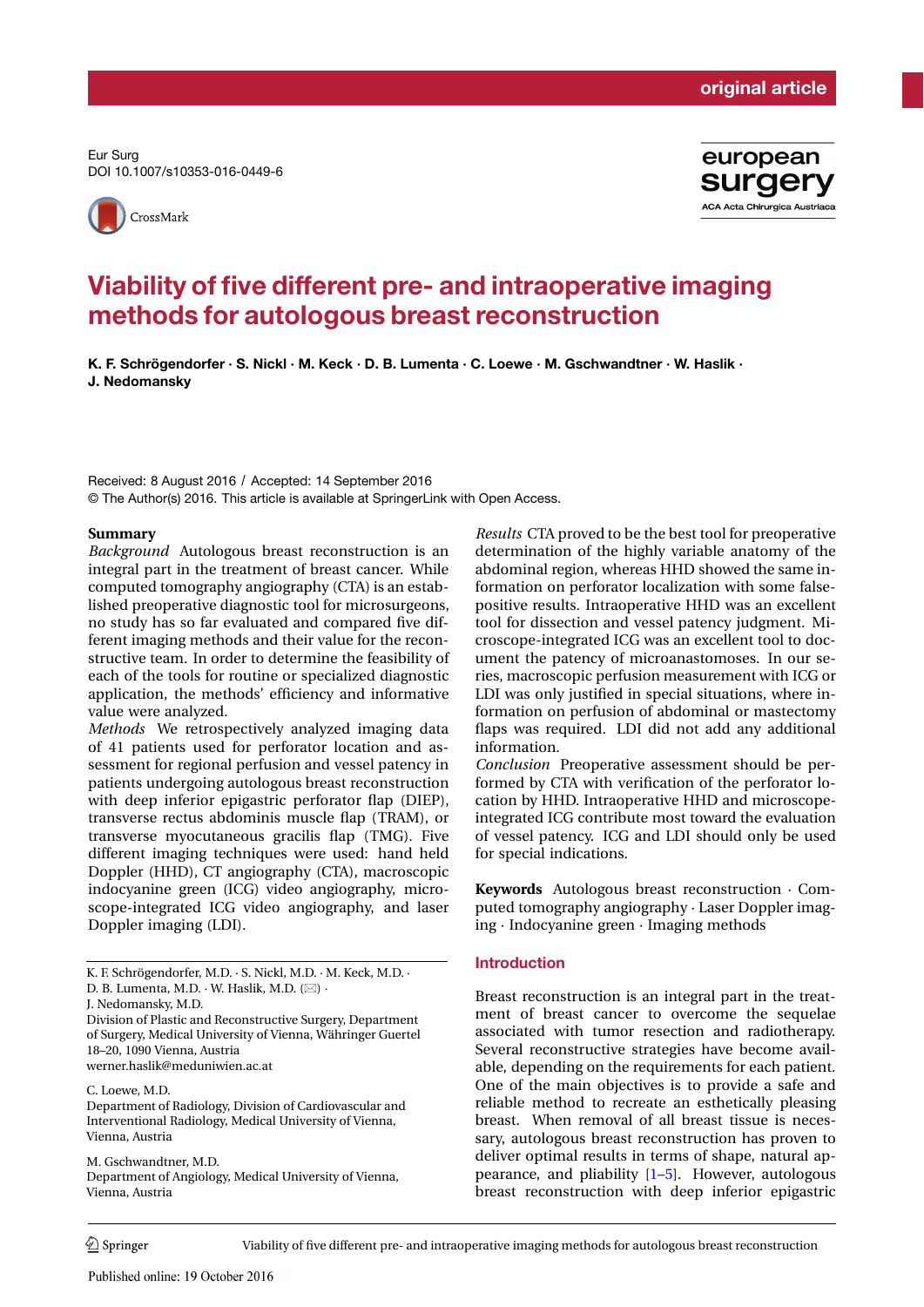|  |  |  | <b>Table 1</b> Synopsis of all imaging methods in the different phases of breast reconstruction |
|--|--|--|-------------------------------------------------------------------------------------------------|
|--|--|--|-------------------------------------------------------------------------------------------------|

| <b>Phases</b>                          | CTA       | <b>HHD</b> | ICG macro | ICG micro | LDI       |
|----------------------------------------|-----------|------------|-----------|-----------|-----------|
| Preoperative                           | Yes       | Yes        | <b>No</b> | <b>No</b> | <b>No</b> |
| Intraoperative before microanastomoses | <b>No</b> | Yes        | Yes       | <b>No</b> | Yes       |
| Intraoperative after microanastomoses  | <b>No</b> | Yes        | <b>No</b> | Yes       | Yes       |

*CTA* computed tomography angiography, *HHD* handheld Doppler, *ICG macro* macroscopic indocyanine green video angiography, *ICG micro* microscope-integrated ICG video angiography, *LDI* laser Doppler imaging

perforator flap (DIEP), transverse rectus abdominis muscle flap (TRAM), or transverse myocutaneous gracilis flap (TMG) is associated with longer operation time, advanced surgical technique involving microsurgery, and an increased risk of flap loss compared with implants or pedicled myocutaneous latissimus dorsi flaps (MLD) [6]. Partial or complete flap loss in this reconstructive setting is always a catastrophe and must be avoided at all costs with all precautions taken. Therefore, many technical devices have been developed to provide the surgeon with information on the localization of perforators, patency of vessels or microanastomoses, and perfusion of tissue with the primary aim of minimizing complications and optimizing outcome. All of these techniques have been described in the literature to varying extent [7–15]. However, the efficiency of different diagnostic methods and their redundant information with respect to each stage in microsurgical breast reconstruction have not been weighed against each other in a summarized context.

One approach to comparing different diagnostic measurements is to analyze each of them based on distinct parameters such as interpretive value, time efficiency, associated risks, availability, and costs.

In general, diagnostic measurements can be differentiated into the three distinct phases of microsurgical breast reconstruction: preoperatively, intraoperatively before microsurgery, and intraoperatively after microsurgery. In order to determine the feasibility of each of the tools for routine or specialized diagnostic application, we analyzed each of the methods' efficiency and informative value for the surgeon during the aforementioned phases.

#### Materials and methods

We retrospectively analyzed imaging data used for perforator location and patency as well as for assessment of regional perfusion and vessel patency in all patients undergoing autologous breast reconstruction with DIEP, TRAM, or TMG in our institution during a 3-year period. This study was approved by the local ethics committee (EK 184/2011).

Five different imaging techniques were used: handheld Doppler (HHD), computed tomography angiography (CTA), macroscopic indocyanine green (ICG) video angiography, microscope-integrated ICG video angiography (mi ICG), and laser Doppler imaging (LDI). These methods were used and applied in all or several of the three different stages of breast reconstruction (Table 1).

HHD (bidirectional Doppler probe, Multi Dopplex II, Huntleigh Technology Ltd., UK) was used for the detection of the perforator location and the assessment of its flow. Preoperatively, the abdominal donor site was examined in order to localize perforators, and the appropriate sites were marked with a waterproof ink marker. Intraoperatively, HHD was used to confirm the integrity of the dissected perforators before microsurgery, and to judge vessel patency after microsurgery.

CTA (Siemens Somatom Definition Flash using 120 kV and dose adapted mAs) with intravenously applied contrast agent (90 ml of Iomeron® 400 mg/ml, Bracco, Austria; with an injection speed of 5 ml/s followed by a saline flush of 40 ml) was performed preoperatively to assess the vessel, muscle, soft tissue, and intra-abdominal anatomy of the abdominal donor region. For improved visualization, the acquired images were reconstructed using volume-rendered and maximum intensity projection techniques. The number and diameter of perforators were determined. The course of the deep inferior epigastric vessels and their branches in relation to the rectus abdominis muscle as well as related morphology (e.g., rectus diastasis) were evaluated. A transparent grid was used to allow for optimal projection of all detected data in relation to the umbilicus on a data sheet, and was marked on the abdominal donor region with an ink marker on the day before surgery. Intraoperative findings were defined as the standard, and HHD vs. CTA was compared with these findings.

Macroscopic ICG angiography is a near-infrared technique of dynamic laser fluorescence videography (IC-View®, Pulsion Medical Systems, Munich, Germany) [16] for assessment of tissue perfusion. It was only used in cases where large tissue harvests were necessary in order to visualize blood flow and estimate the maximal possible size of the raised abdominal tissue allowing for sufficient flap perfusion. After cleaning the region of interest (ROI) from blood [17], a dose of 0.2 mg/kg ICG was administered intravenously. The perfusion dynamics were visualized in real time and simultaneously stored in the system for subsequent analysis (IC-Calc®; Pulsion Medical Systems, Munich, Germany). The skin perfusion of the raised flap in the ROI was expressed as mean pixel intensity; thereby the site of the perforator, the very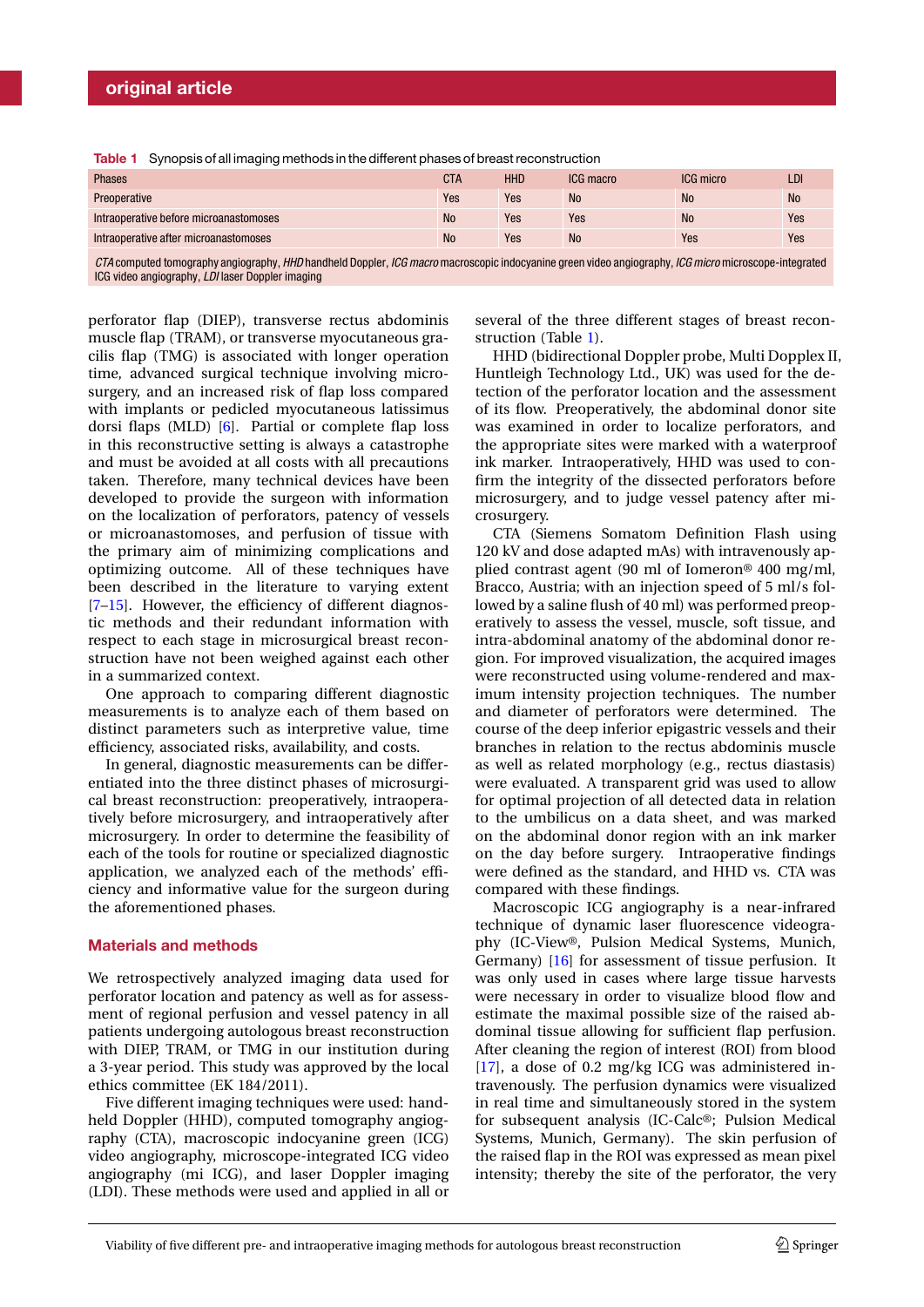| Preoperative phase                                                                      |                                                    |
|-----------------------------------------------------------------------------------------|----------------------------------------------------|
| <b>CTA</b>                                                                              | <b>HHD</b>                                         |
| High, displays all relevant details                                                     | No qualitative assessment possible                 |
| If established, no long waiting list, RTA familiar with procedure                       | Easy                                               |
| <b>No</b>                                                                               | <b>CTA</b>                                         |
| Analysis can be done independent of the presence of patient                             | Evaluation can only be done on the patient, 45 min |
| 2nd appointment necessary, but quick investigation, and quick mark-<br>ing preoperative | Long duration of investigation, 45 min             |
| Radiation and iv contrast agent                                                         | <b>No</b>                                          |
| CTA is available in all hospitals providing breast reconstruction                       | Unlimited                                          |
| Some costs, but highly effective                                                        | Cheap, but only limited information                |
|                                                                                         |                                                    |

Table 2 Detailed synopsis of imaging methods in the preoperative phase

*Normal type* represents "excellent" evaluation on rating scale*; italic type* represents "good" evaluation on rating scale; *CTA* CT angiography; *RTA* radiotechnical assistant

edge of the flap, and the later discarded part of the flap were determined as ROIs.

Microscope-integrated ICG video angiography: Microscope-integrated ICG was performed with three different microscopes to determine the patency of the microsurgery, depending on the availability of each device: MÖLLER Hi-R 20–1000G ICG®, ZEISS OPMI Pentero Infrared 800®, and LEICA M720 OH5®. All systems contain a three-chip HD and a TV camera with a near-infrared spectrum. After intravenous application of 0.2 mg/kg ICG, the blood flow in the vessels was visualized and was recorded by an infrared camera and displayed on a monitor adjacent to the microscope allowing for the assessment of vessel patency.

A PIM II LDI device (Laser Doppler Perfusion Imager, Perimed, Sweden) was used in selected cases to evaluate the perfusion of abdominal flaps before and after microsurgery. The ROI was scanned by a laser beam resulting in a color-coded image of the blood perfusion.

The five methods were independently analyzed by two surgeons involved in the patients' treatment, and the quality of information was assessed using the following parameters:

- Interpretive value (false positive, false negative)
- Handling
- Redundant information
- Time efficiency for the surgeon (presence of patient required for analysis, intraoperative application, effect on overall duration of surgery)
- Time efficiency for the patient (e.g., separate appointments, waiting lists, effect on overall duration of surgery)
- Associated risks (e.g., radiation, extended duration of surgery)
- Availability (e.g., waiting lists, specialized centers etc.)
- Value for money (costs for patient/health-care system and value of information for surgeon)

Each of the parameters was judged against a rating scale, which ranged from excellent to poor, with good

and fair representing intermediate evaluations (Tables 2, 3 and 4).

### *Statistical analysis*

For descriptive statistics we used IBM® SPSS® Statistics 18 (Chicago Ill.). Values are expressed as mean and standard deviation for parametric and median (minimum–maximum) for nonparametric data.

#### **Results**

A total of 41 patients with 43 autologous breast reconstructions were treated in our hospital in the study period. Among these patients, 29 DIEP flaps (28 unilateral, 1 bilateral), five unilateral pedicled TRAM flaps, and nine TMG flaps (eight unilateral, one bilateral) were performed; 17 patients underwent immediate reconstructions, and 24 underwent secondary reconstructions. In this collective, 41 HHD, 25 CTA, eight ICG microscopic-based angiographies, five macroscopic flap ICG angiographies, and three LDI methods were performed. We did not observe any total or partial flap loss. There was no occurrence of postoperative hematoma or infection, seroma formation occurred in four patients, and one patient developed skin necrosis of the abdominal donor site after harvest of a DIEP flap.

The results of the imaging methods were stratified into three different time periods: preoperative phase, intraoperative phase pre-microsurgery, and intraoperative phase post-microsurgery. The assessment of each respective imaging method is summarized in Tables 2, 3 and 4.

#### *Preoperative phase (HHD, CTA)*

CTA was found to have a 100 % sensitivity and specificity rate for perforator localization (vs. intraoperatively confirmed anatomy). Rectus diastasis was found in 23 of 25 patients during CTA (median: 2.5 cm, 0–4.5 cm). The mean number of perforators was  $4.28 \pm$ 0.99, with an average diameter of  $1.73 \pm 0.47$  mm. The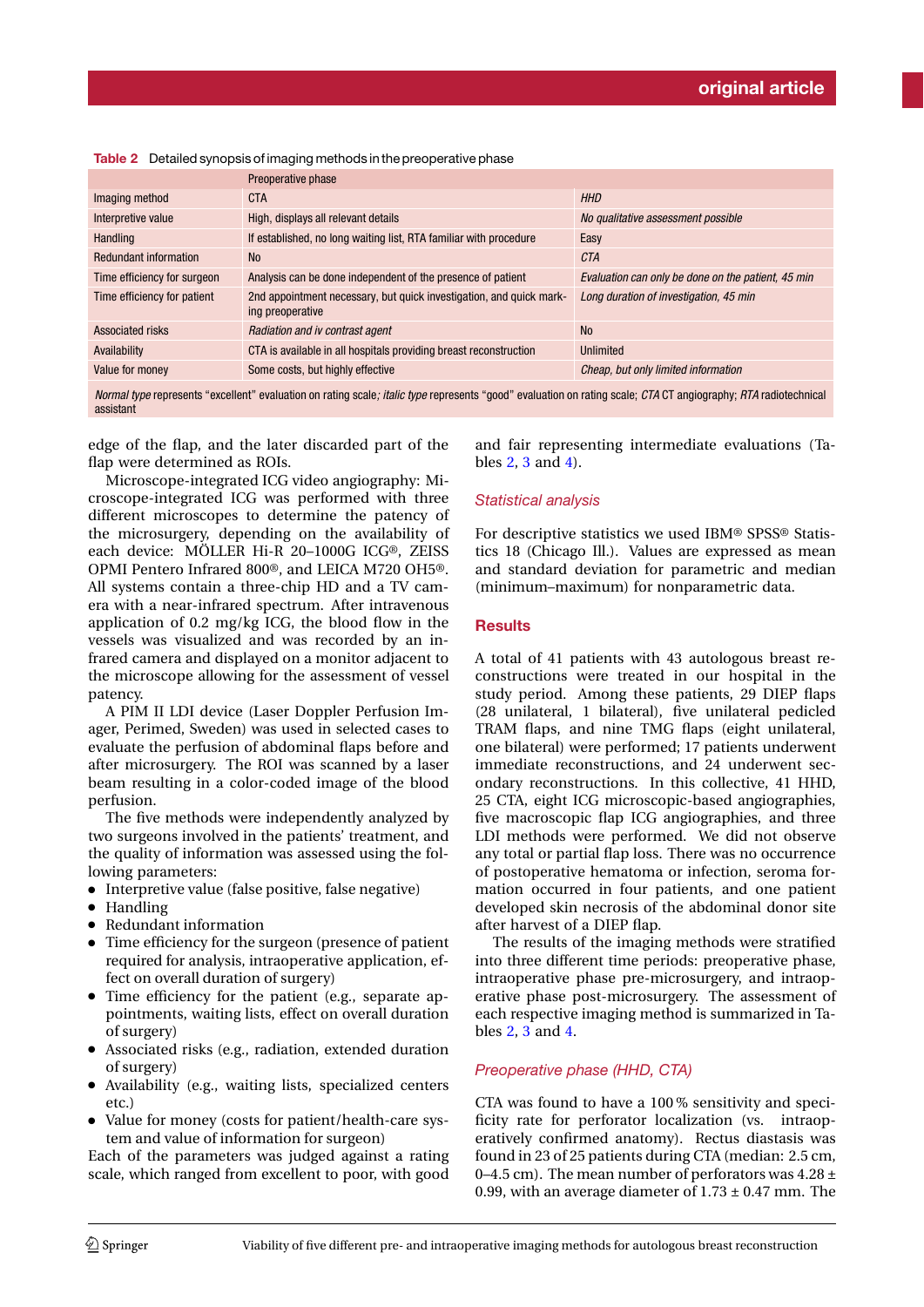|                              | Intraoperative pre-anastomoses                           |                                                            |                                                       |
|------------------------------|----------------------------------------------------------|------------------------------------------------------------|-------------------------------------------------------|
| Imaging method               | <b>HHD</b>                                               | Macroscopic ICG                                            | LDI                                                   |
| Interpretive value           | Adequate                                                 | <b>Dynamic investigation</b>                               | Static investigation                                  |
| Handling                     | Easy                                                     | Requires training                                          | Requires training                                     |
| <b>Redundant information</b> | <b>No</b>                                                | LDI                                                        | ICG                                                   |
| Time efficiency for surgeon  | Quick assessment of perforators                          | 10 min extension of op time                                | 30 min extension of op time                           |
| Time efficiency for patient  | No time consuming procedure                              | 10 min extension of op time                                | 30 min extension of operating time                    |
| Associated risks             | <b>No</b>                                                | I.V. application of ICG                                    | <b>No</b>                                             |
| Availability                 | Easy available                                           | Special equipment                                          | Special equipment                                     |
| Value for money              | Good information, quick evaluation,<br>eases preparation | Only if clinical judgement is in<br>doubt (selected cases) | No additional information in compari-<br>son with ICG |

Table 3 Detailed synopsis of imaging methods in the intraoperative phase before microanastomoses

*Normal type* represents "excellent" evaluation on rating scale; *bold type* represents "poor" evaluation on rating scale*; bold and italic type* represents "fair" evaluation on rating scale; *italic type* represents "good" evaluation on rating scale

Table 4 Detailed synopsis of imaging methods in the intraoperative phase after microanastomoses

|                              | Post anastomoses                                                  |                                         |
|------------------------------|-------------------------------------------------------------------|-----------------------------------------|
| Imaging method               | Microscope integrated ICG                                         | <b>HHD</b>                              |
| Interpretive value           | Excellent display of vessel patency                               | No qualitative assessment possible      |
| Handling                     | Easy                                                              | Easy                                    |
| <b>Redundant information</b> | <b>No</b>                                                         | ICG micro                               |
| Time efficiency for surgeon  | $5 \text{ min}$                                                   | Easy, but difficult to interpret (vein) |
| Time efficiency for patient  | $5 \text{ min}$                                                   | Quick procedure                         |
| Associated risks             | <i>i.v.</i> application of ICG                                    | <b>No</b>                               |
| Availability                 | High costs, integrated only in new microscopes                    | Easy available                          |
| Value for money              | Expensive, but best information about patency of microanastomoses | Cheap, but no reliable information      |

*Normal type* represents "excellent" evaluation on rating scale; *bold type* represents "poor" evaluation on rating scale*; italic type* represents "good" evaluation on rating scale

scan time for CTA was 1.5 s; the mean time for image analysis by surgeons was  $15 \pm 10$  min. The transfer of important markings to the patient's surface took about 5 min.

By contrast, the HHD had 100 % sensitivity and 97.1 % specificity (vs. intraoperatively confirmed anatomy). Owing to the nature of HHD there was no possibility to quantify vessel diameter or to identify the anatomical course through the muscle. The time needed for the surgeon to localize and mark the perforators was 15–45 min depending on the vessel diameter, its course, as well as the patient's body weight and thickness of the subcutaneous tissue.

#### *Intraoperative phase (HHD, macroscopic ICG, LDI)*

During the intraoperative phase, HHD was repeated under sterile conditions to confirm perforator localization during flap harvest and to evaluate the perforator patency after intramuscular dissection. In this context, HHD was found to be reliable, and no falsepositive or false-negative results were noted.

The median mean pixel intensity of macroscopic ICG was 39.6 (37.6–44.8) in the area of the perforator, 31.2 (29.1–38.9) at the end of the flaps, and 21.9  $(19.4–30.1)$  in the discarded parts of the flaps (Figs. 1) and 2).

LDI was used in three cases as a noninvasive method for determination of the flap perfusion. In one case, flap ischemia occurred during skin closure, and LDI confirmed compromised flap perfusion before microsurgical revision.

In cases where macroscopic ICG or LDI was used, no malperfused region was detected intraoperatively, and no skin or fat necrosis occurred during postoperative follow-up.

### *Post-microsurgery phase (microscope-integrated ICG, HHD)*

Microscope-integrated ICG demonstrated vessel patency in six out of eight cases. In the remainder, no flow was shown on ICG, and resulted in the decision to perform immediate microsurgical revision  $(n = 2)$ ; HHD was performed in all cases to evaluate Doppler signaling in the distal part of the microanastomosis. Arterial acoustic detection was clearly audible in all patent anastomoses; however, venous signaling was difficult to classify, and did not allow for definitive judgment of the vessel patency.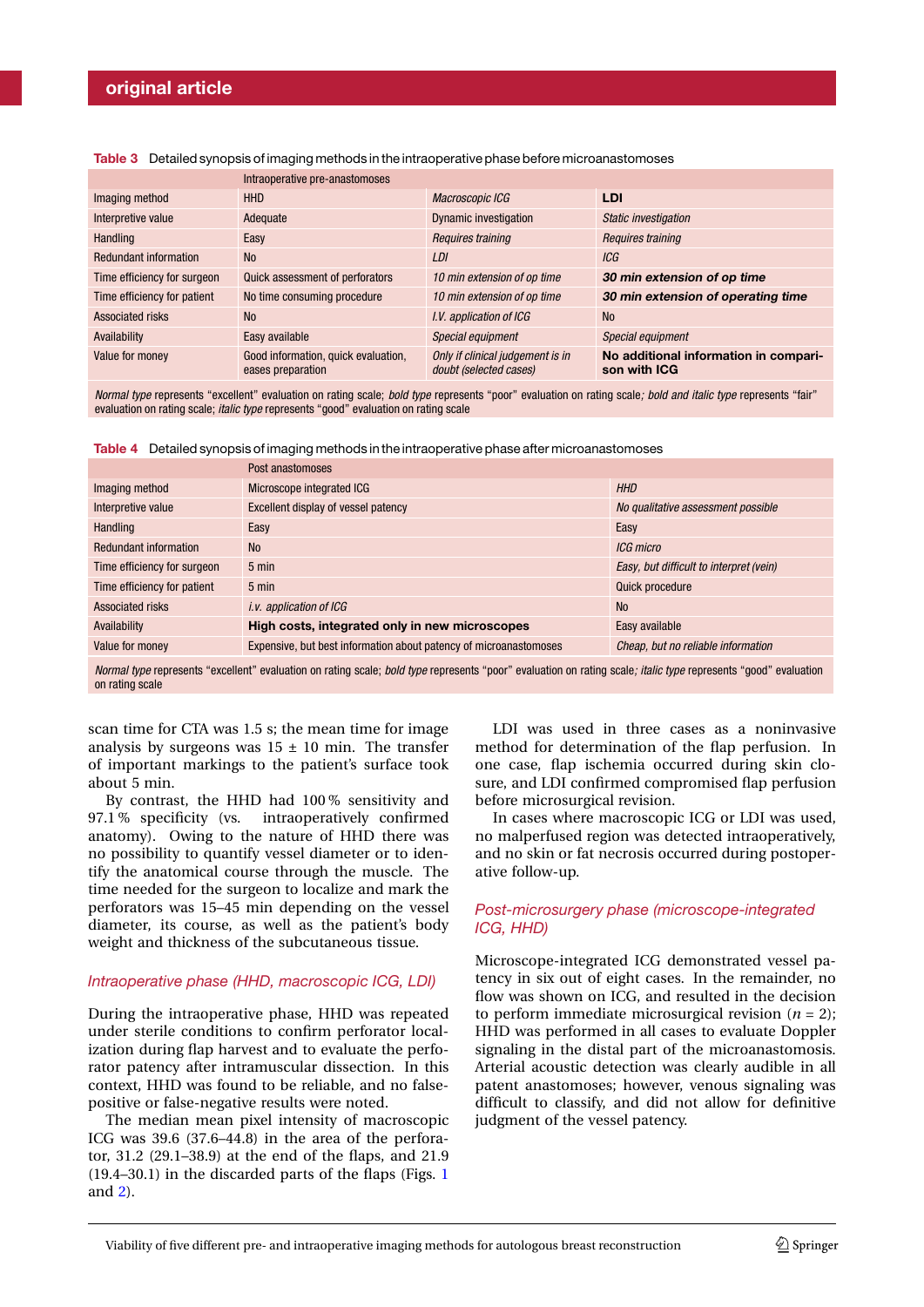

Fig. 1 a Real-time view of a bilateral DIEP before ICG video. b Steady-state ICG view after application of ICG dye. Note homogeneous perfusion of both entire faps



Fig. 2 aRaised DIEPfap in ICG view, steady state after ICG dye application. *Green area:* localization of perforator;*red area:* border offap design;*blue area:* discarded area. b*Green curve:* site of perforator;*red curve:* edge offap;*blue curve:* discarded tissue of the flap

## **Discussion**

Autologous free flaps are an essential part of breast reconstruction, albeit technically more demanding and more time consuming than implant-related techniques or pedicled flaps. Nonetheless, their results bear the most advantages of autologous tissue reconstruction: natural feel, no follow-up surgery, and no foreign-body-related reactions.

A key element for a successful autologous breast reconstruction is identifying the entire course of the tissue supplying blood vessels. Accurate preoperative imaging is fundamental when developing a surgical plan in order to refrain from time-consuming intraoperative assessments especially in the presence of multiple perforators of similar caliber and flow [18, 19].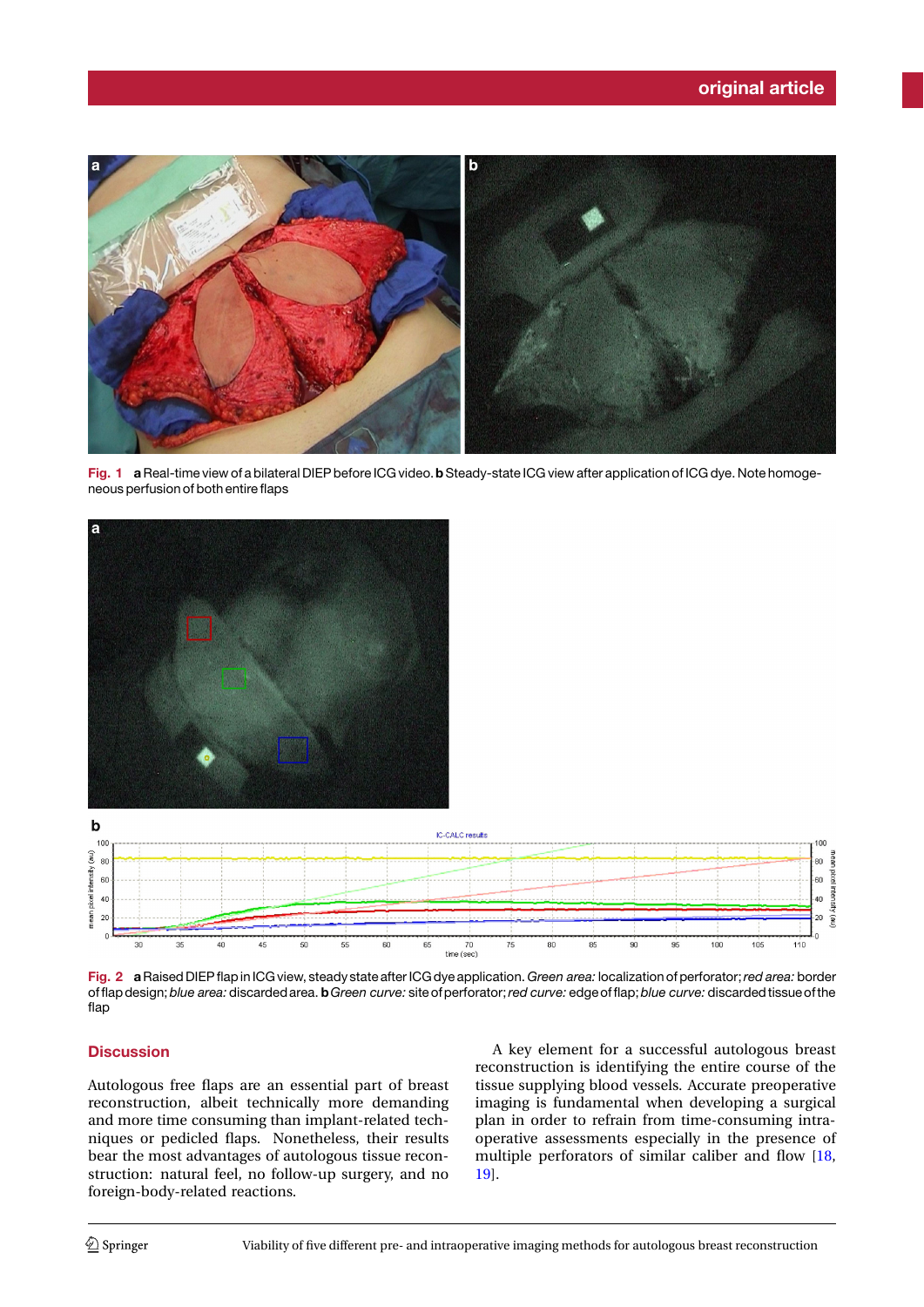

Fig. 3 MDCT picture before DIEP breast reconstruction showing differences between actual position of perforator and Doppler signal. *Star*indicates real position of perforator piercing thefascia. *White arrow*indicates the position of audible preoperative Doppler signal

In our retrospective analysis we evaluated imaging techniques whose application provided the surgical team with relevant clinical information during three operative stages. In the preoperative phase, CTA was performed on all patients undergoing abdominal flap reconstruction. CTA has proven to be a method of choice for the preoperative investigation of perforators and has aided in reducing operative time [13, 20]. It allowed for the precise demonstration of their intramuscular course, localization, and caliber. In addition, the radiation dose applied can be minimized by choosing the appropriate ROI, and was the case in our patient collective analyzed in conjunction with previous reports [7, 21]. While examination planning and technical infrastructure require more time in the preoperative phase, the benefits of CTA have proven to offset these shortcomings (see Table 1, Preoperative). So far, magnetic resonance angiography has been evaluated in different studies, but has not yet gained the same popularity as CTA. However, this technique could be a radiation-free option for the future [22–24].

HHD is a noninvasive operator-dependent procedure, which can be applied in a variety of clinical contexts. While its associated costs are limited to its one-time purchase, it does not allow for quantification of blood flow and visualization of anatomical structures. Additionally, it required the surgeon's and patient's presence during the entire procedure, and did not permit a post hoc analysis of data in contrast to CTA. From a surgical point of view, it was more convenient to have a preoperative examination performed in a time- and location-independent setting. HHD also delivered false-positive results with regard to perforator location in comparison to CTA (Fig. 3), which was described before [8, 25]. HHD proved to be an

excellent device for validating the CTA markings preoperatively.

Intraoperatively, HHD aided in facilitating perforator dissection and evaluating vessel patency, and was hence an essential tool for the operative team.

In our study microscope-integrated ICG video angiography reliably detected vessel patency/occlusion after microsurgery leading to immediate revision. In these cases, neither flap revision was required nor partial or total flap loss was observed. However, whether this was related to the application of this method remains hypothetical in this study's context. In a report by Holm et al., ICG demonstrated 100 % sensitivity and 86 % specificity for the detection of microvascular thrombosis in 20 patients with clinical signs of flap malperfusion [10]. This objective method allows for the intraoperative evaluation of vessel patency, possibly reduces the requirement for intraoperative emptyand-refill tests, and facilitates immediate documentation of the microsurgical results [14].

The difference between the microscope-integrated and the macroscopic video camera-based ICG system lies essentially in the smaller field of vision through the microscope. A camera-only-based system allows for portability and variable use under different clinical circumstances. It proved to be a reliable method for performing dynamic perfusion investigations in DIEP and SIEA flaps [9]. From our point of view, its use provided an objective intraoperative dynamic evaluation of tissue perfusion, and could, for example, be applied for visualizing perfusion in post-mastectomy skin flaps during immediate breast reconstruction [26], large single perforator flaps, or bilateral DIEP flaps, if viability is in doubt.

The laser-based noninvasive perfusion measurement delivered static information, and did not require intravenous application of a contrast agent as in ICGbased methods. It is therefore an objective method for determining the final steady state of tissue perfusion in a research setting. However, its clinical setup was quite cumbersome, and in fact prolonged the operative procedure without providing more information than the aforementioned method.

#### **Conclusion**

- In our study, CTA proved to be the best tool for preoperative determination of the highly variable anatomy of the abdominal region and should be used in any patient despite cost and radiation dose.
- HHD provided the same information on perforator localization preoperatively, with some false-positive results, but it does not display the course of the vessel. Therefore, this investigation need not be done preoperatively, but can be used for confirmation of CTA markings.
- In the intraoperative setting, HHD is an indispensable, quick, reliable, and cheap tool for dissection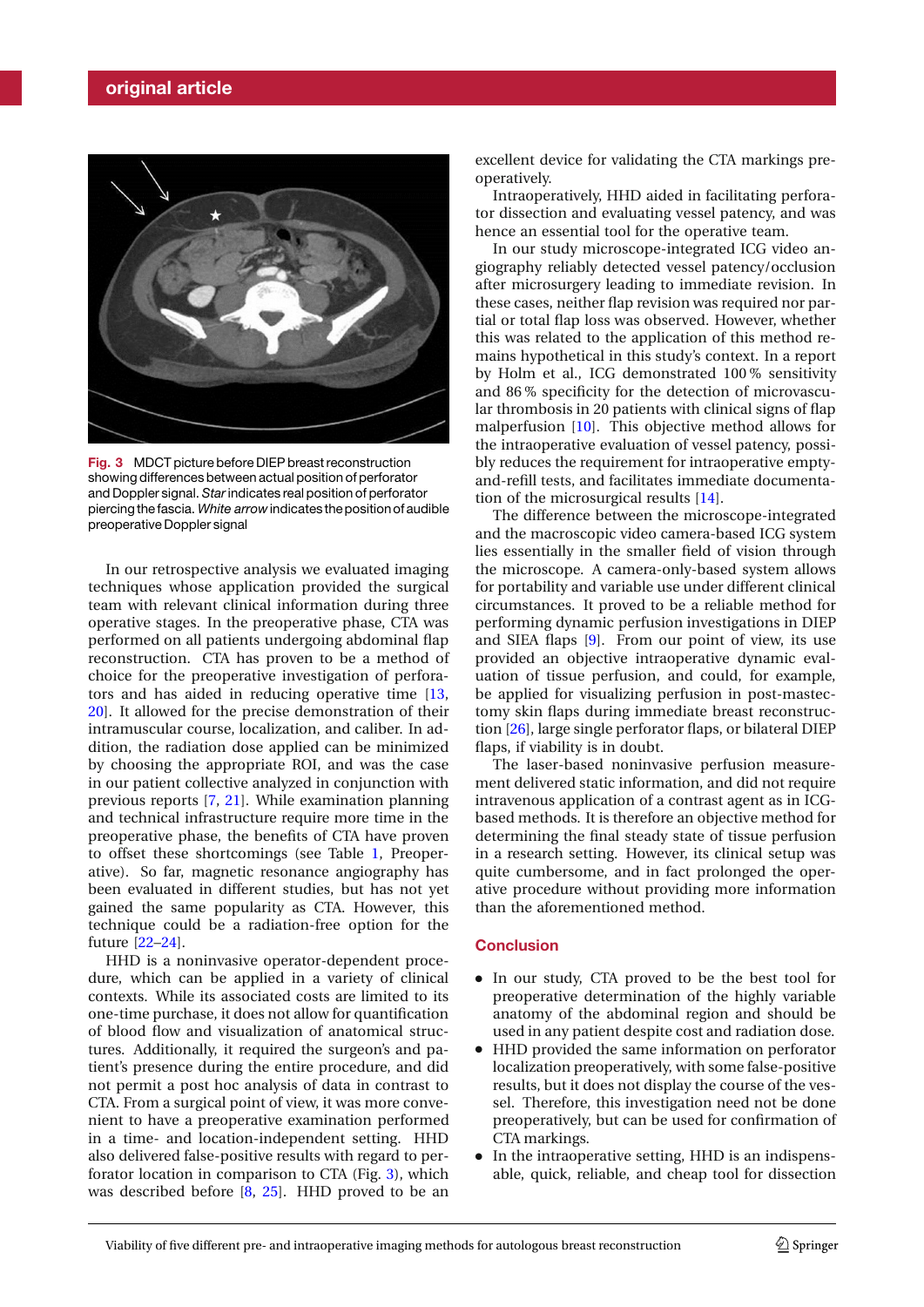and vessel patency judgment with no burden for the patient.

- Macroscopic ICG is only justified in special situations where information on the perfusion border of the abdominal flaps or mastectomy flaps is needed.
- Microscope-integrated ICG is an excellent tool to document the patency of the mircoanastomoses and can also be used to check the viability of the mastectomy flap.
- LDI proved to be a noninvasive tool for the assessment of skin perfusion; however, it does not add additional information to the other techniques and was therefore abandoned.

**Acknowledgements** We would like to thank Silvia Unterhumer for her formidable assistance in performing CT angiographies.

Open access funding provided by Medical University of Vienna.

**Conflict of interest** K.F. Schrögendorfer, S. Nickl, M. Keck, D.B. Lumenta, C. Loewe, M. Gschwandtner, W. Haslik, and J. Nedomansky declare that they have no competing interests.

**Open Access** This article is distributed under the terms of the Creative Commons Attribution 4.0 International License (http://creativecommons.org/licenses/by/4.0/), which permits unrestricted use, distribution, and reproduction in any medium, provided you give appropriate credit to the original author(s) and the source, provide a link to the Creative Commons license, and indicate if changes were made.

#### **References**

- 1. Alderman AK, Wilkins EG, Lowery JC, Kim M, Davis JA. Determinants of patient satisfaction in postmastectomy breast reconstruction. Plast Reconstr Surg. 2000;106(4):769–76.
- 2. Kadle R, Cohen J, Hambley W, Gomez-Viso A, Rifkin W, Allen R, et al. A 35-year evolution of free flap-based breast reconstruction at alargeurban academic center. J Reconstr Microsurg. 2016;32(2):147–52.
- 3. Kroll SS, Baldwin B. A comparison of outcomes using three different methods of breast reconstruction. Plast Reconstr Surg. 1992;90(3):455–62.
- 4. Saulis AS, Mustoe TA, Fine NA. A retrospective analysis of patient satisfaction with immediate postmastectomy breast reconstruction: comparison of three common procedures. PlastReconstr Surg. 2007;119(6):1669–78.
- 5. Seidenstuecker K, van Waes C, Munder BI, Claes KE, Witzel C, Roche N, et al. DIEAP flap for safe definitive autologous breast reconstruction. Breast. 2016;26:59–66.
- 6. Cordeiro PG. Breast reconstruction after surgery for breast cancer. NEngl JMed. 2008;359(15):1590–601.
- 7. Masia J,Clavero JA, Larranaga JR, Alomar X, Pons G, Serret P. Multidetector-row computed tomography in the planning of abdominal perforator flaps. JPlast Reconstr Aesthet Surg. 2006;59(6):594–9.
- 8. GiuntaRE, GeisweidA, Feller AM. The value of preoperative Doppler sonography for planning free perforator flaps. PlastReconstr Surg. 2000;105(7):2381–6.
- 9. Holm C, Mayr M, Hofter E, Becker A, Pfeiffer UJ, Muhlbauer W. Intraoperative evaluation of skin-flap viability using

laser-inducedfluorescence ofindocyanine green. Br J Plast Surg. 2002;55(8):635–44.

- 10. HolmC, Dornseifer U, Sturtz G, NinkovicM. Sensitivity and specificity of ICG angiography in free flap reexploration. JReconstrMicrosurg. 2010;26(5):311–6.
- 11. Booi DI, Debats IB, Boeckx WD, van der Hulst RR. Risk factors and blood flow in the free transverse rectus abdominis (TRAM) flap: smoking and high flap weight impair the freeTRAMflapmicrocirculation. AnnPlastSurg. 2007;59(4):364–71.
- 12. Klasson S, Svensson H, Malm K, Wasselius J, Velander P. Preoperative CT angiography versus Doppler ultrasound mapping of abdominal perforator in DIEP breast reconstructions: A randomized prospective study. J Plast ReconstrAesthetSurg. 2015;68(6):782–6.
- 13. Fitzgerald O'Connor E, Rozen WM, Chowdhry M, Band B, Ramakrishnan VV, Griffiths M. Preoperative computed tomography angiography for planning DIEP flap breast reconstruction reduces operative time and overall complications. GlandSurg. 2016;5(2):93–8.
- 14. GriffithsM,ChaeMP, RozenWM. Indocyanine green-based fluorescent angiography in breast reconstruction. Gland Surg. 2016;5(2):133–49.
- 15. Vargas CR, Koolen PG, Ho OA, Tobias AM, Lin SJ, Lee BT. Preoperative CT-angiography in autologous breast reconstruction. Microsurgery. 2016. doi:10.1002/micr. 30065.
- 16. Kamolz LP, Andel H, Haslik W, Donner A, Winter W, Meissl G, et al. Indocyanine green video angiographies help to identify burns requiring operation. Burns. 2003;29(8):785–91.
- 17. Haslik W, Kamolz LP, Andel H, Winter W, Meissl G, Frey M. The influence of dressings and ointments on the qualitative and quantitative evaluation of burn wounds by ICG video-angiography: an experimental setup. Burns. 2004;30(3):232–5.
- 18. Schaverien M, Saint-Cyr M, Arbique G, Brown SA. Arterial and venous anatomies of the deep inferior epigastric perforator and superficial inferior epigastric artery flaps. PlastReconstr Surg. 2008;121(6):1909–19.
- 19. Patel SA, Keller A. A theoretical model describing arterial flowin theDIEPflaprelatedtonumberandsizeofperforator vessels. JPlast Reconstr Aesthet Surg. 2008;61(11):1316-20.
- 20. Smit JM, Dimopoulou A, Liss AG, Zeebregts CJ, Kildal M, Whitaker IS, et al. Preoperative CT angiography reduces surgery time in perforator flap reconstruction. J Plast ReconstrAesthetSurg. 2009;62(9):1112–7.
- 21. Phillips TJ, Stella DL, Rozen WM, Ashton M, Taylor GI. Abdominal wall CT angiography: a detailed account of a newly established preoperative imaging technique. Radiology. 2008;249(1):32–44.
- 22. Rozen WM, Stella DL, Bowden J, Taylor GI, Ashton MW. Advances in the pre-operative planning of deep inferior epigastric artery perforator flaps: magnetic resonance angiography. Microsurgery. 2009;29(2):119–23.
- 23. Alonso-Burgos A, Garcia-Tutor E, Bastarrika G, Benito A, Dominguez PD, Zubieta JL. Preoperative planning of DIEP and SGAP flaps: preliminary experience with magnetic resonance angiography using 3-tesla equipment and blood-pool contrast medium. J Plast Reconstr Aesthet Surg. 2010;63(2):298–304.
- 24. Masia J, Kosutic D, Cervelli D, Clavero JA, Monill JM, Pons G. In search of the ideal method in perforator mapping: noncontrast magnetic resonance imaging. J Reconstr Microsurg. 2010;26(1):29–35.
- 25. Blondeel PN, Beyens G, Verhaeghe R, Van Landuyt K, Tonnard P, Monstrey SJ, et al. Doppler flowmetry